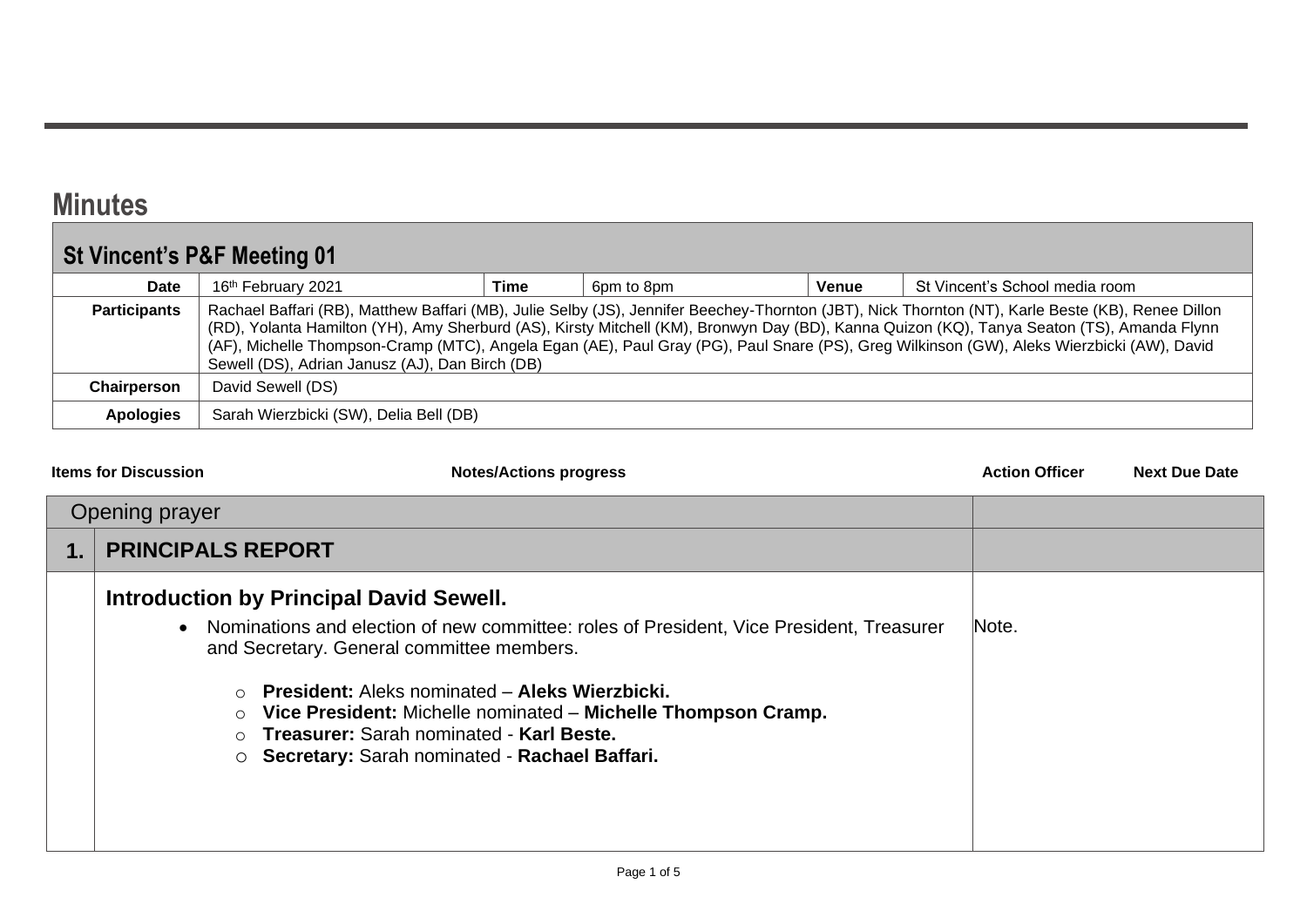|    | David has given a general overview of his career and happiness to be a part of the St<br>Vincent community.                                                                                                                                                                                                                                                                                                                    | Note.   |
|----|--------------------------------------------------------------------------------------------------------------------------------------------------------------------------------------------------------------------------------------------------------------------------------------------------------------------------------------------------------------------------------------------------------------------------------|---------|
|    | David has displayed an operational plan he has produced for the school, please see below<br>the strategic intents and goals of this:-                                                                                                                                                                                                                                                                                          |         |
|    | ❖ Catholic Identity: Celebrate our Catholic story, The Mercy Way, through dialogue, ritual,<br>prayer and action.<br>* Excellent Learning & Teaching: Sustain foundational practices in literacy. Transform                                                                                                                                                                                                                    |         |
|    | the practice of Numeracy to wholly engage each student in deeper learning.<br>* Wellbeing: Build a common language & understanding of Positive Behaviour 4 Learning<br>across whole school.                                                                                                                                                                                                                                    |         |
|    | ❖ Our People: Build a talented, committed and high-performance workforce through<br>Collaborative Committees.                                                                                                                                                                                                                                                                                                                  |         |
|    | Andrea will be joining in semester 2 meeting.<br>Covid update: Posters will be put up out the front of each space letting everyone know what<br>the latest "MODS" are. When they change the posters will be updated.<br>St Vincent's night is an unknown depending on Covid - Aleks and David will get together in<br>next few weeks to discuss.<br>Musical also will depend on Covid and if St Vincent's night will go ahead. | AW, DS. |
|    | <b>PRESIDENTS REPORT</b>                                                                                                                                                                                                                                                                                                                                                                                                       |         |
| 2. | (Inc. P&F activities and the year ahead)                                                                                                                                                                                                                                                                                                                                                                                       |         |
|    | <b>Presentation by Aleks Wierzbicki</b><br>Find attached Powerpoint with 2021 upcoming information.                                                                                                                                                                                                                                                                                                                            | Note    |
|    | Easter – tbd                                                                                                                                                                                                                                                                                                                                                                                                                   |         |
|    | Mother's/ Father's Day – left over bags and stock from last year, Julie will discuss with David about $ JS, DS, AW$ .<br>$\bullet$<br>both events and update Aleks.<br>o No breakfast but gift picking is available this year.                                                                                                                                                                                                 |         |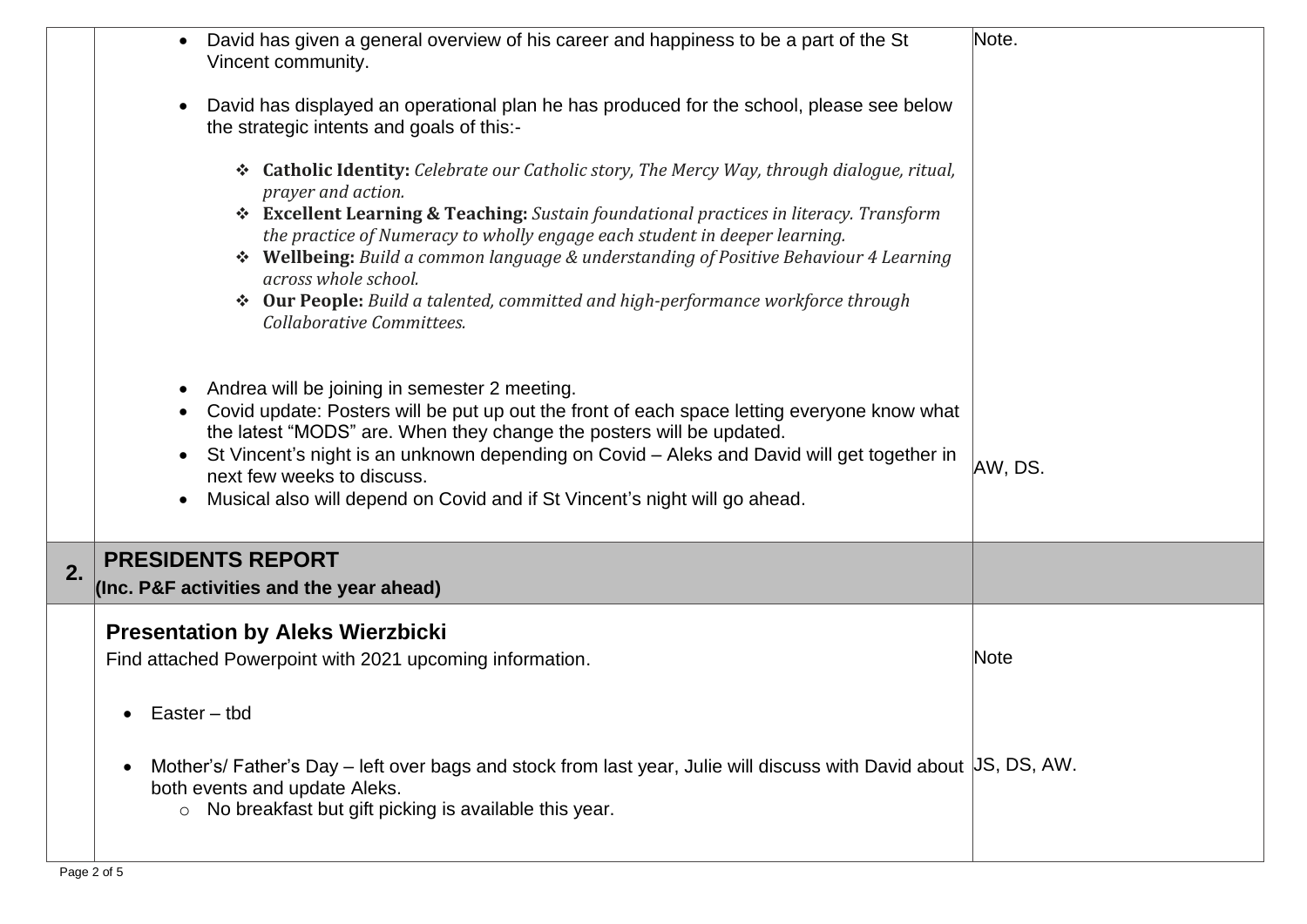| Mums night to go ahead - Delia and Amanda to organise                                                       | DB, AF.  |
|-------------------------------------------------------------------------------------------------------------|----------|
| Dads night to go ahead - Camp out.                                                                          | GW.      |
| All sub committees needed, anyone interested in helping please email Aleks to be assigned the<br>task.      | AII.     |
| Colour run to go ahead in mid Semester 3 (mid-September) and Bronwyn and Kirsty to head that<br>committee.  | BD, KM.  |
| Garden project – Jennifer and Nick to take on that task/committee.                                          | JBT, NT. |
| Naidoc week - David to speak to that committee and get back to us.                                          | DS.      |
| Banking - Kanna to coordinate.                                                                              | KQ.      |
| Yr6 grad and year-book - Amanda to co-ordinate that committee.                                              | AF.      |
| Robotics club – David Sewell has accounted for the funding for this in the school budget.                   | Note.    |
| E-sports – Greg                                                                                             | GW.      |
| Sponsorship - P&F support families                                                                          | Note.    |
| World teacher's day - Morning Tea? Platters? Aleks to organise.                                             | AW.      |
| School family business register – get this up and running to support the community David to<br>investigate. | DS.      |
| Runners club - David will update about that and report back at next meeting.                                | DS.      |
|                                                                                                             |          |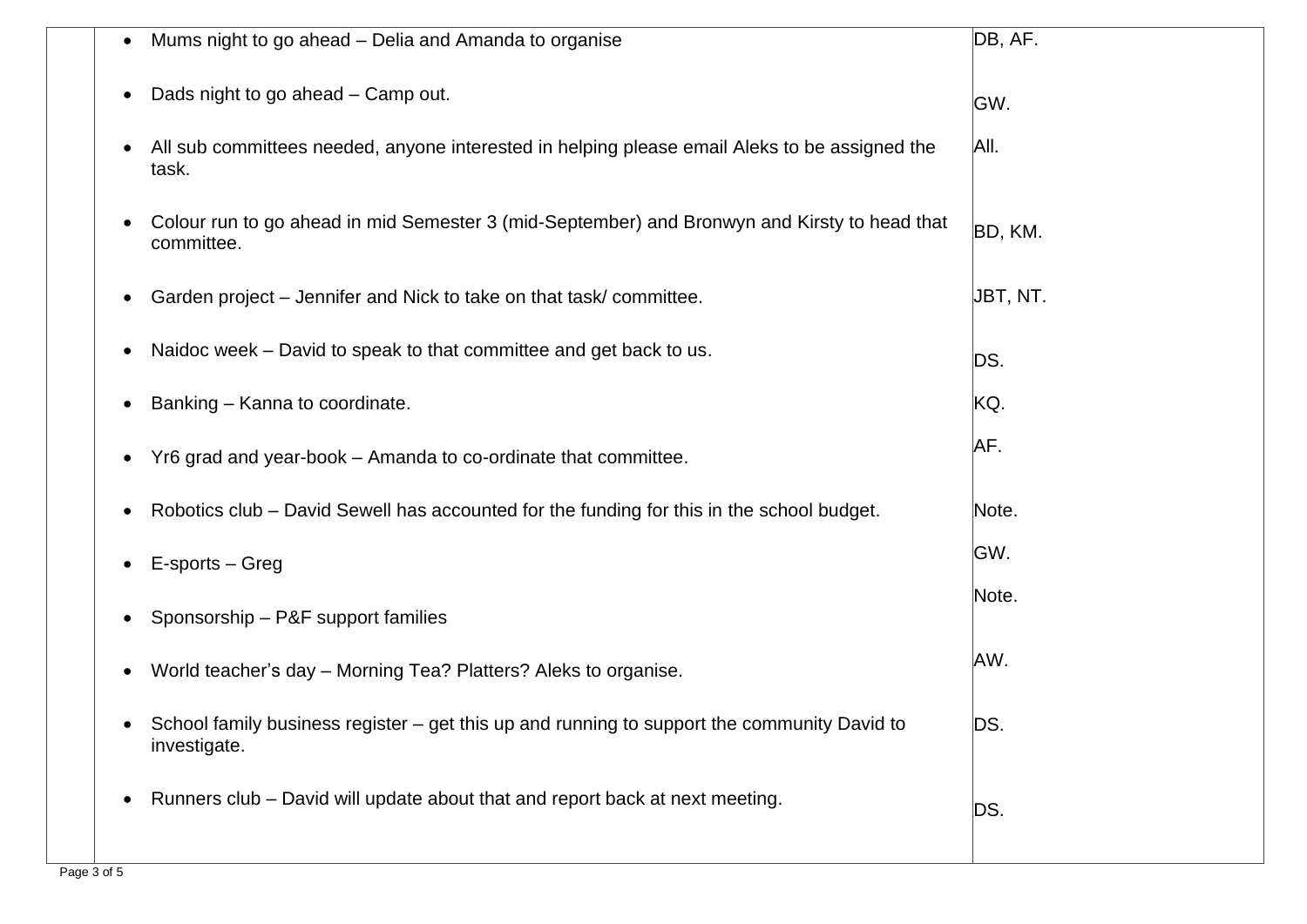|                | Car park issue - Aleks, Rachael and Rob to investigate.<br>$\bullet$                                                   | AW, RB, RM. |
|----------------|------------------------------------------------------------------------------------------------------------------------|-------------|
|                | School band - David to investigate.<br>$\bullet$                                                                       | DS.         |
|                | Sport Vision – David suggested to put more focus on sports and has a direction in which he wants<br>to take it.        | DS.         |
|                | Aleks has asked for any input for fundraising ideas or improvements to pass on to him.                                 | AII.        |
|                | AFL Goal posts as a fundraising goal                                                                                   | Note.       |
|                | Any Brainstorming ideas for fundraising or spending the money please bring to next meeting or<br>email David or Aleks. | AII.        |
| 3 <sub>l</sub> | <b>TREASURERS REPORT</b>                                                                                               |             |
|                | <b>Presentation by Karl Beste</b>                                                                                      | Note.       |
|                | Refer attached handout of budget.                                                                                      |             |
|                | Cash at bank \$103k at year-end                                                                                        |             |
|                | Limited fundraising in 2020 due to Covid.                                                                              |             |
|                | Forecast cash at bank at year-end circa \$160k.                                                                        |             |
|                | Need to look at spending \$100k towards the school in 2021.                                                            |             |
|                | 4. P & F ACTIVITIES AND THE YEAR AHEAD (PRESIDENT)                                                                     |             |
|                | (Included in section 2)                                                                                                |             |
|                |                                                                                                                        |             |